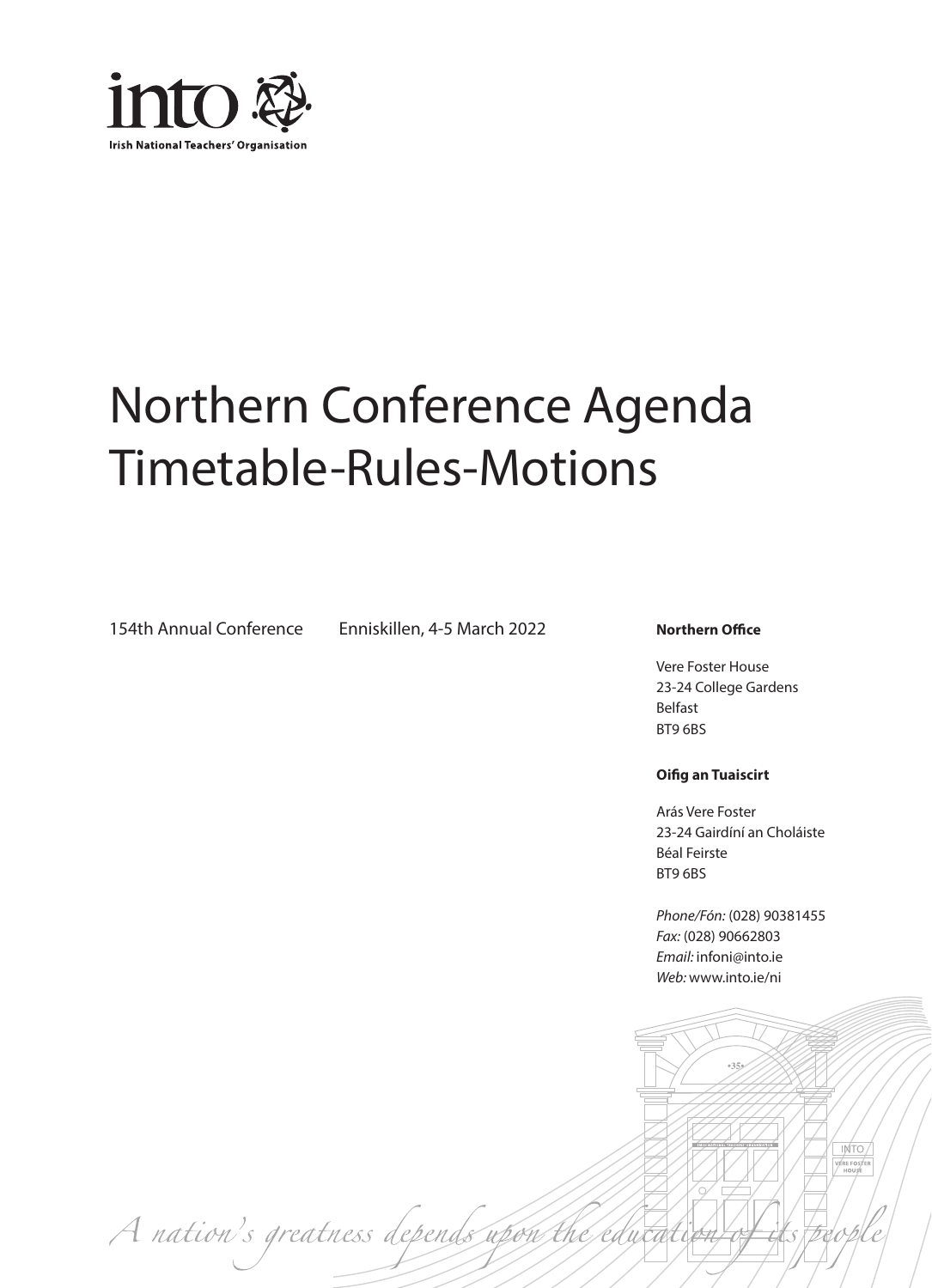

Irish National Teachers' Organisation<br>Cumann Múinteoirí Éireann

## **154th Annual Conference**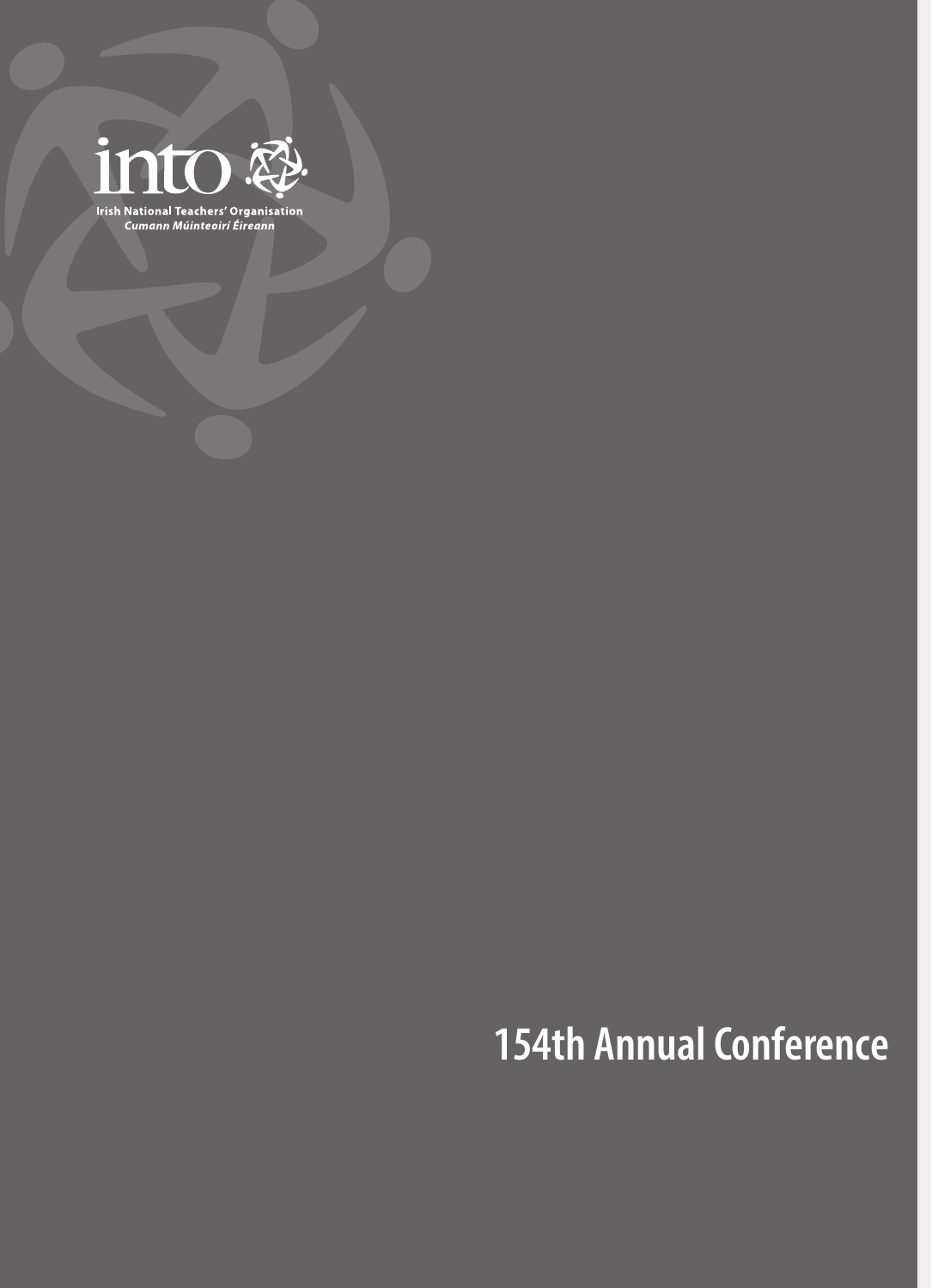## **Contents**

| <b>Northern Conference Timetable</b>                                                    |    |
|-----------------------------------------------------------------------------------------|----|
| <b>Northern Committee 2021/2022</b>                                                     | 3  |
| <b>Rules Governing Northern Conference</b><br><b>Procedure and Standing Orders 2022</b> | 5  |
| <b>Conference Glossary</b>                                                              | 7  |
| <b>Public Session Motions</b>                                                           | 9  |
| <b>Private Session Motions</b>                                                          | 15 |
| <b>Conference Delegates</b>                                                             | 16 |
| <b>Conference Sponsorship</b>                                                           | 17 |

## **Enniskillen, 4-5 March 2022**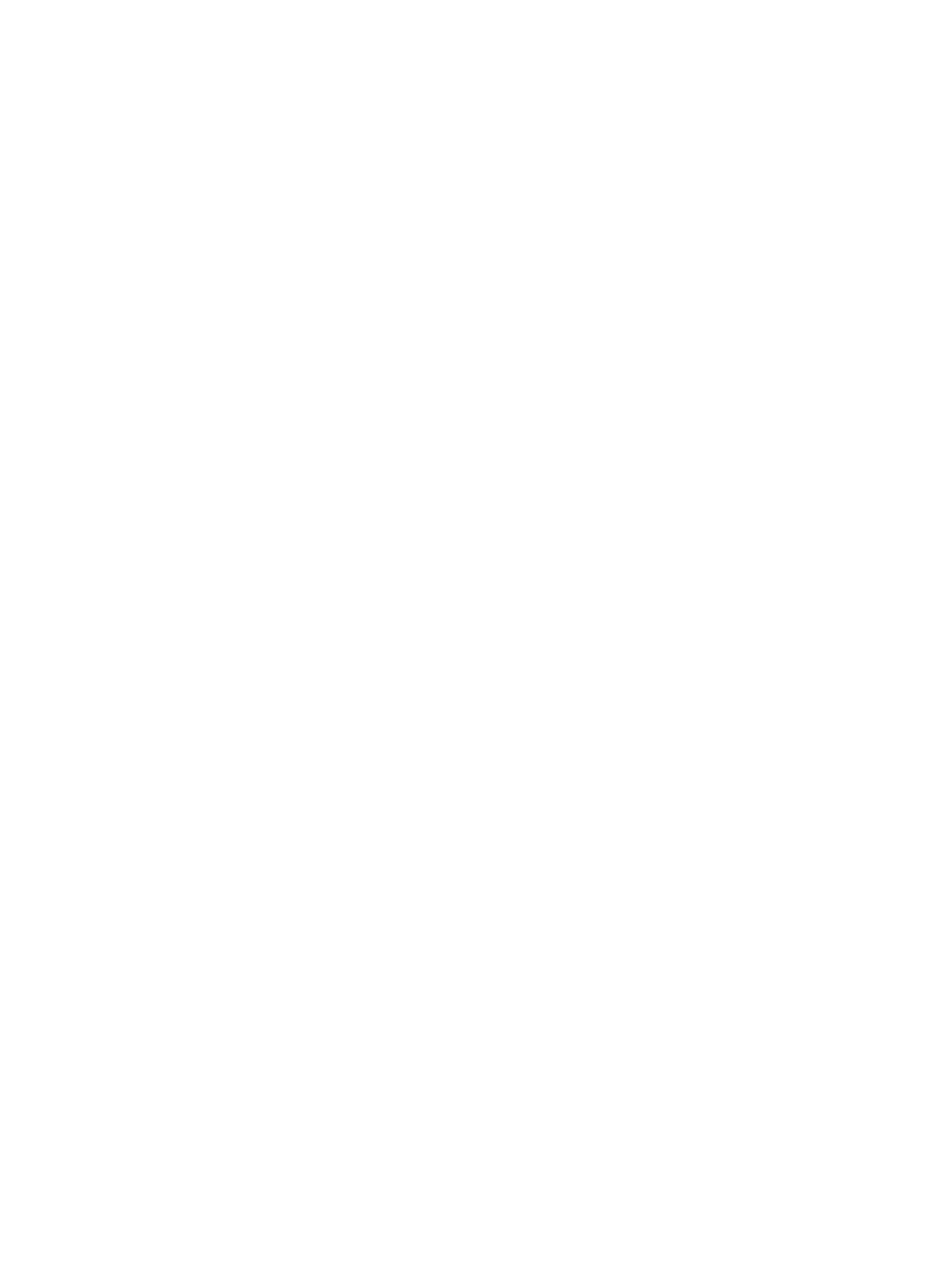## Northern Conference Timetable

### **Friday, 4 March 2022**

| 9am - 9.45am      | Registration/exhibition viewing<br>Tea/coffee and scones                                                   |                                                                                                                                                                                  |  |
|-------------------|------------------------------------------------------------------------------------------------------------|----------------------------------------------------------------------------------------------------------------------------------------------------------------------------------|--|
| $10am - 11am$     | Public session<br>Opening of conference<br>Chairperson<br>Guest speaker<br>President<br>Northern Secretary | Cllr Errol Thompson, Chairperson, Fermanagh<br>and Omagh District Council<br>Marie O'Shea<br>Michelle McIlveen, MLA, Minister of Education<br>Joe McKeown<br><b>Gerry Murphy</b> |  |
| $11am - 11.15am$  | Private session<br><b>Standing Orders Committee Report</b>                                                 |                                                                                                                                                                                  |  |
| 11.15am - 12.30pm | Public session motions                                                                                     |                                                                                                                                                                                  |  |
| $12.30pm - 2pm$   | Lunch/exhibition viewing                                                                                   |                                                                                                                                                                                  |  |
| 2pm - 2.30pm      | Public session<br>Chief Inspector, Faustina Graham<br>Presentation/O&A session                             |                                                                                                                                                                                  |  |
| $2.30pm - 3.30pm$ | Public session motions                                                                                     |                                                                                                                                                                                  |  |
| $3.30pm - 4pm$    | Break/exhibition viewing                                                                                   |                                                                                                                                                                                  |  |
| 4pm - 5.30pm      | Public session motions                                                                                     |                                                                                                                                                                                  |  |
| 7.30pm            | Dinner dance (8.00pm)                                                                                      |                                                                                                                                                                                  |  |

## **Saturday, 5 March 2022**

| 9am – 10am     | Private session           |  |
|----------------|---------------------------|--|
|                | Northern Committee Report |  |
|                | Private motions           |  |
| 10am - 11am    | Public session motions    |  |
| 11am - 11.30am | Break                     |  |
| 11.30am – 1pm  | Public session motions    |  |
| 1pm – 1.30pm   | Closing session           |  |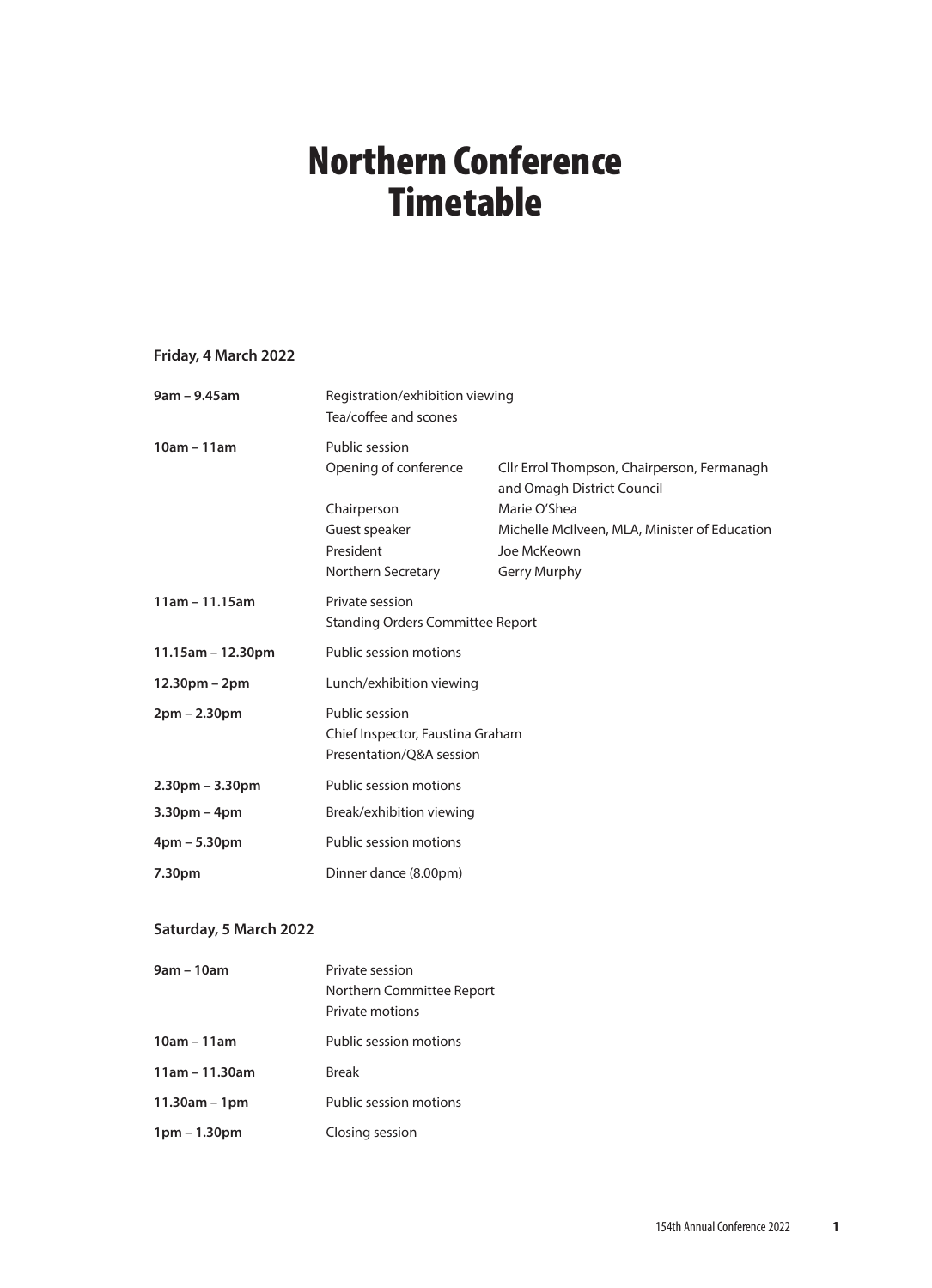## Northern Committee 2021/2022

| Chairperson                         | Marie O'Shea<br>Siobhán McElhinney                                                                                           |
|-------------------------------------|------------------------------------------------------------------------------------------------------------------------------|
|                                     | Seamus Hanna                                                                                                                 |
| CEC <sub>2</sub>                    | Dorothy McGinley                                                                                                             |
| <b>BFC</b>                          | <b>Patrick McAllister</b>                                                                                                    |
| North-Eastern Area                  |                                                                                                                              |
|                                     | Michelle McCrystal                                                                                                           |
|                                     | Siobhán McElhinney                                                                                                           |
|                                     |                                                                                                                              |
| South Eastern Area                  |                                                                                                                              |
| Primary                             | Rachel Poland                                                                                                                |
| Post-Primary                        | John Kelly                                                                                                                   |
|                                     |                                                                                                                              |
|                                     |                                                                                                                              |
| Primary                             | Geraldine McGowan                                                                                                            |
|                                     | Caroline McCarthy                                                                                                            |
|                                     | Caoimhín MacColaim                                                                                                           |
| Southern Area                       |                                                                                                                              |
| Primary                             | <b>Martin Lavery</b>                                                                                                         |
|                                     | Noreen Kelly                                                                                                                 |
| Post-Primary                        | Kevin Daly (to 31 August 2021)                                                                                               |
| <b>Western Area</b>                 |                                                                                                                              |
|                                     | Marie O'Shea                                                                                                                 |
|                                     | Moira O'Kane                                                                                                                 |
| Post-Primary                        | Annmarie Conway                                                                                                              |
|                                     |                                                                                                                              |
| Northern Secretary                  | Gerry Murphy                                                                                                                 |
| <b>Assistant Northern Secretary</b> | Mark McTaggart                                                                                                               |
| Senior Officials                    | Nuala O'Donnell                                                                                                              |
|                                     | <b>Tommy McGlone</b>                                                                                                         |
| <b>Officials</b>                    | Paul Groogan                                                                                                                 |
|                                     | Caroline McCarthy (seconded from 1 Sept 2021)                                                                                |
|                                     | Vice-Chairperson<br>CEC <sub>1</sub><br>Primary<br>Post-Primary<br><b>Belfast Area</b><br>Primary<br>Post-Primary<br>Primary |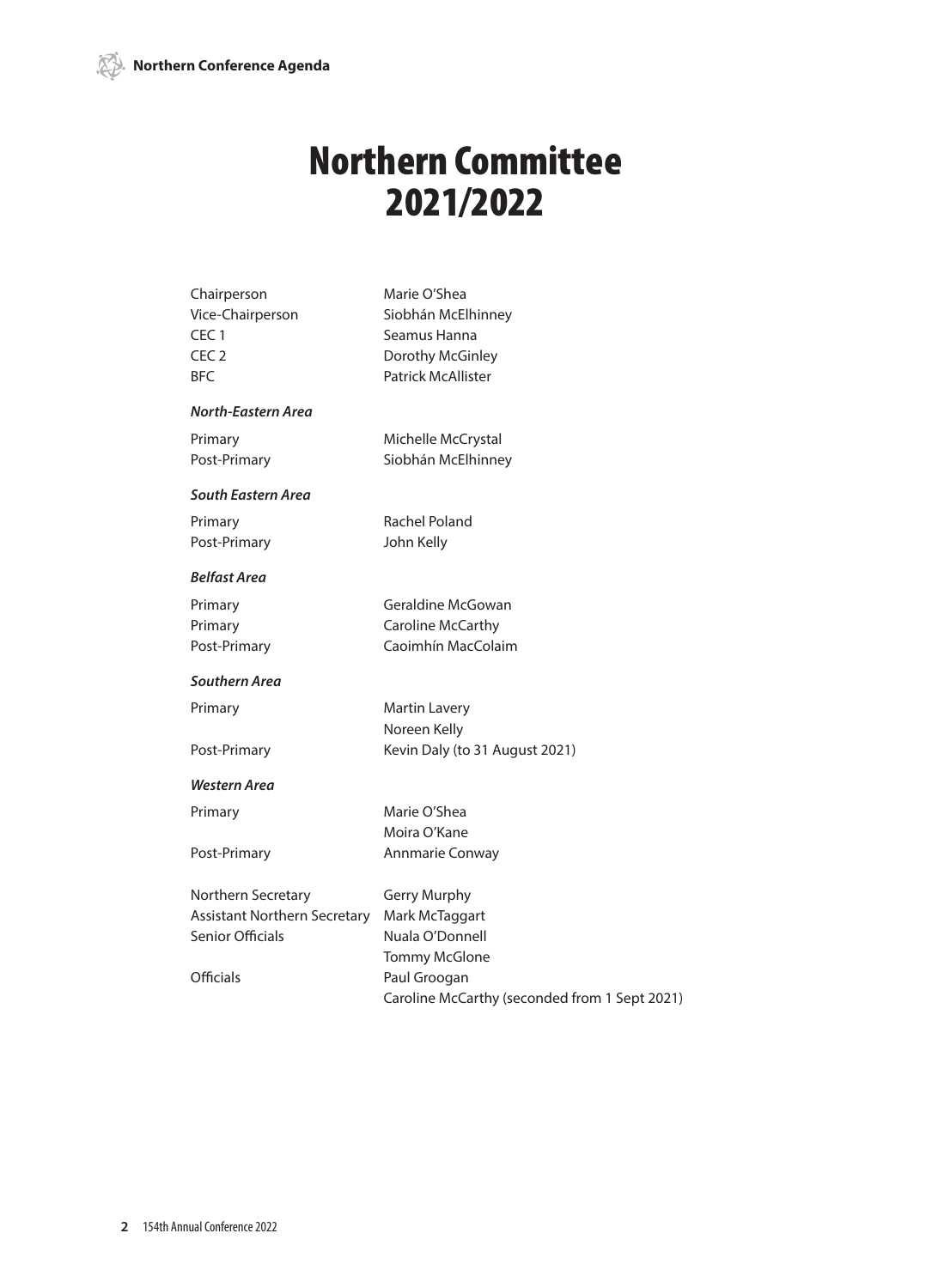## Central Executive Committee 2021/2022

| President      | Joe McKeown          |
|----------------|----------------------|
| Vice-President | John Driscoll        |
| Ex-President   | Mary Magner          |
| District 1     | Seamus Hanna         |
| District 2     | Dorothy McGinley     |
| District 3     | Aine McGinley        |
| District 4     | Vincent Duffy        |
| District 5     | <b>Adrian Kelly</b>  |
| District 6     | <b>Tommy Greally</b> |
| District 7     | Carmel Browne        |
| District 8     | Gerry Brown          |
| District 9     | Orlaith Ní Fhoghlú   |
| District 10    | Deirdre Fleming      |
| District 11    | Brendan Horan        |
| District 12    | Edel Polly           |
| District 13    | Anne Horan           |
| District 14    | Gregor Kerr          |
| District 15    | Máire Lineen         |
| District 16    | Siobhán Buckley      |

## Benefit Funds Committee

| District 1 | <b>Patrick McAllister</b> |
|------------|---------------------------|
| District 2 | Tara O'Sullivan           |
| District 3 | Deirdre Lanigan           |
| District 4 | Edel Polly                |
| District 5 | Jerry Clifford            |

## INTO Head Office

Vere Foster House 35 Parnell Square Dublin 1 D01 ET35

*Telephone:* 00353 1 8047700 *Fax:* 00353 1 8722462 *Email:* info@into.ie *Web:* www.into.ie

**General Secretary** John Boyle **Deputy General Secretary/General Treasurer** Deirdre O'Connor **Northern Secretary Gerry Murphy**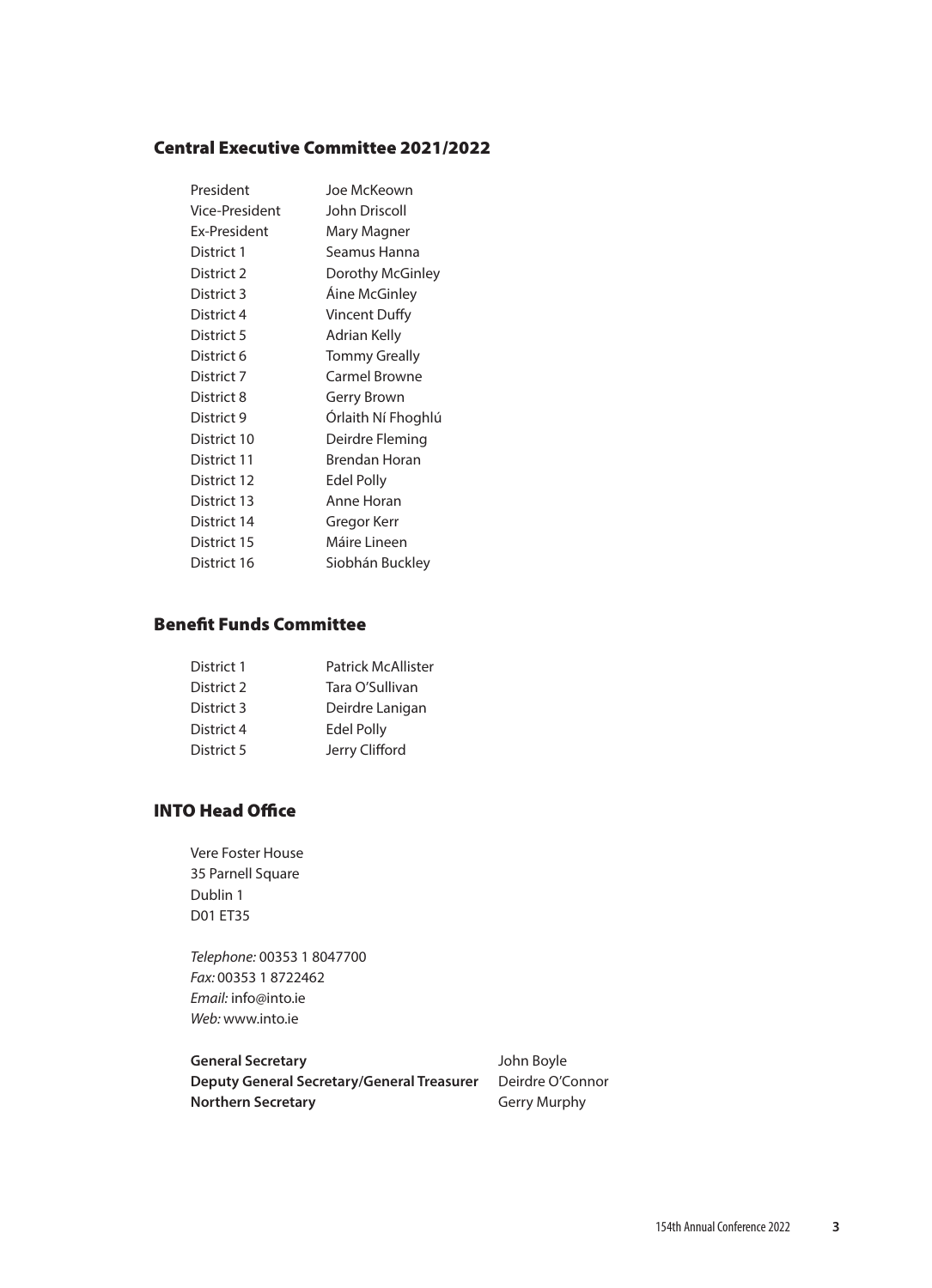## Rules Governing Northern Conference Procedure and Standing Orders 2022

- 1. Northern Conference is a Regional Conference (under Rule 21 of the *Rules and Constitution*) for the purpose of deciding questions of concern only to members in Northern Ireland.
- 2. Northern Conference is constituted as follows:
- a. Northern Committee members;
- b. Members of the Central Executive Committee and Benefit Funds Committee;
- c. Standing Orders Committee;
- d. Two delegates each from District 1 and 2. These delegates shall be members of their District Committees;
- e. Delegates from Branches in accordance with the following scale: **Branch Membership No. of Delegates**

129 and under 2

With an additional delegate for each additional 64 members or part thereof. A delegate must be a member of the Branch, which s/he is appointed to represent and qualified in accordance with Rules 71 and 72 or 73.

- **3.** Northern Committee is responsible for arrangements for Northern Conference.
- 4. At the June meetings, District Committees 1 and 2 shall elect from their membership three representatives each to serve on the Standing Orders Committee (SOC). At the first meeting of the SOC, the committee shall choose from among its members a Chair and Secretary. The duties of the SOC are:
	- i. To prepare the list of motions to be discussed at Northern Conference;
	- ii. To draft composite motions, amendments and addenda for submission to Northern Conference;
	- iii. To arrange an order in which motions may be taken and to make such arrangements as they deem necessary;
	- iv. To decide what urgent motions (if any) shall be brought before Conference.
- **5.** The Northern Secretary shall issue to Branch and District Secretaries not later than 4 February 2022 a preliminary agenda which shall contain:
	- i. The rules governing Conference procedure and standing orders;
	- ii. Motions to be submitted to Conference.
- 6. Amendments or addenda to motions appearing in the preliminary agenda may be submitted by Branches or District committees and must reach the Northern Secretary not later than 10 February 2022. Each amendment must be signed by the secretary of the Branch or District Committee. Northern Committee has the right to submit amendments to any motion appearing on the preliminary agenda.
- 7. The final agenda shall be sent to delegates to reach them at least three days before the opening day of Conference. It shall contain:
	- i. The matter in the preliminary agenda;
	- ii. The annual report of the Northern Committee;
	- iii. Amendments and addenda to motions appearing in the preliminary agenda;
	- iv. Names and Branches of delegates to Conference.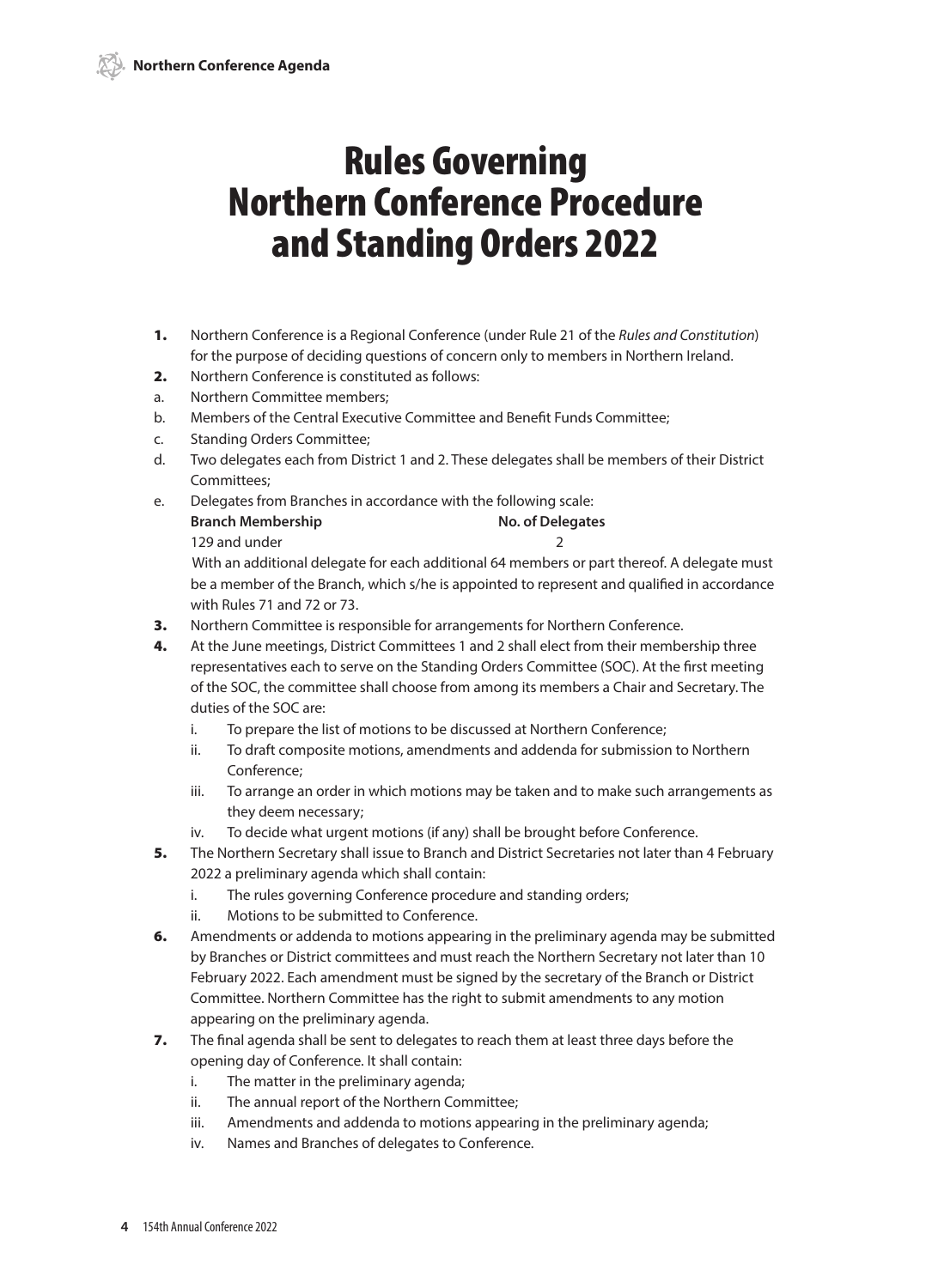- 8. Urgent matters not on the agenda can be introduced at Conference only when permission to do so has been obtained in the first instance from the SOC. Should this committee by a two-thirds majority grant permission for the introduction of any such motion, its Secretary shall immediately inform the Presiding Chair, who shall thereupon, with the consent of Conference, fix a suitable time for the introduction and discussion of any such motion. An "urgent matter" is deemed to be a matter of vital importance arising in the interval between the closing of motions and the time during Conference at which permission to introduce it is sought.
- 9. At the commencement of Conference two tellers shall be elected by the delegates. The duty of the tellers shall be to ascertain and report to the presiding Chair the number voting for and against a motion on which a poll is taken.
- **10.** Twenty members constitute a quorum.
- 11. The following is the order of debate:
	- i. Subject to the discretion of the Presiding Chair, the proposer of a motion shall be allowed not more than 5 minutes, the seconder 3 minutes, and each succeeding speaker 3 minutes, and discussion on any one motion shall be limited to 20 minutes.
	- ii. Speakers to each section of the Northern Committee Report shall be allowed to speak once and for not more than 3 minutes to each section of the report.
	- iii. Whenever an amendment is moved to any motion, no other amendment shall be taken into consideration until the first amendment is disposed of.
	- iv. The decision of the Chair on any question shall be final.
	- v. No delegate shall be permitted to speak more than once on the same proposition except the proposer of a motion who shall have the right to reply.
	- vi. No person shall address Conference until called on by the Presiding Chair. Before addressing Conference s/he shall first announce their name and the Branch or Committee s/he represents. When a delegate is called upon by the Chair to speak all other delegates shall at once be seated.
	- vii. Only the delegates may address Conference except by special permission of the Chair.
	- viii. When the Chair rises to speak all the delegates shall immediately take their seats.
	- ix. Every motion shall be decided by a show of hands unless a division thereon is demanded. Delegates only have the right to vote. No division shall be taken unless the decision is announced by the Chair after a show of hands is challenged by at least ten members who shall express their desire that a division should be taken by rising in their places. In case of a tied vote the Chair has the casting vote.
	- x. At any time during the discussion of a motion or amendment, it is open to any delegate to move without debate, "that the question be now put", and if it should appear on a show of hands that a majority of the delegates are in favour of terminating the discussion, the question shall be put to a vote, and the decision of Conference taken without further discussion, provided that no speech is interrupted for the purpose and the proposer of the motion is not denied the right to reply. The acceptance of the motion, "that the question be now put" is at the discretion of the Presiding Chair.
	- xi. In the event of a proposition, "that the Conference proceed to the next business" being proposed and seconded, all further discussion on the matter shall cease until this proposition is put to a vote. If the proposition is carried, the motion, and amendments (if any) shall be deemed to have been disposed of and the next business shall be taken up; if defeated, the discussion on the motion and amendments (if any) shall be resumed.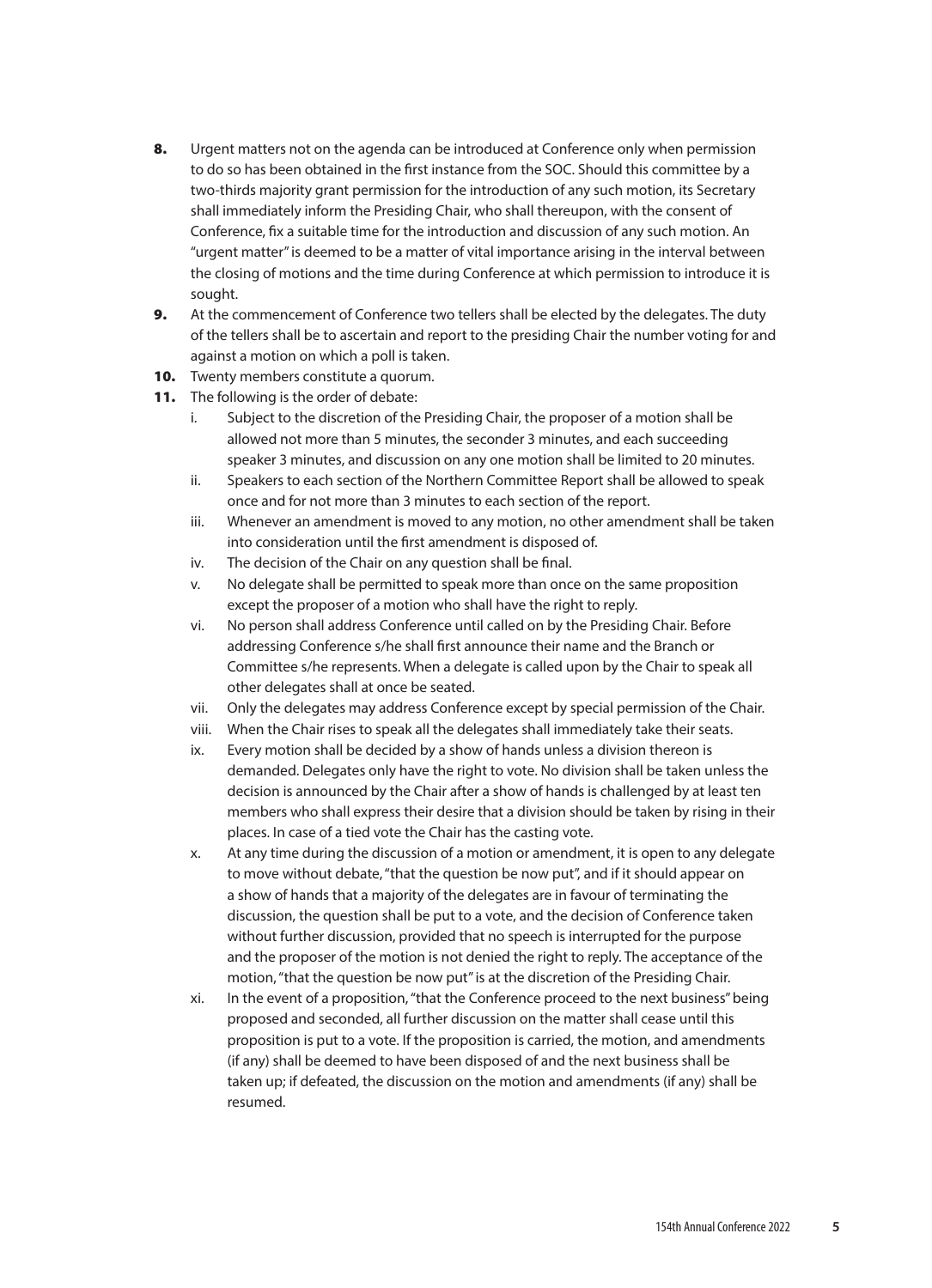## Conference glossary

- A Motion is a proposition submitted for discussion and vote. It must be positive in its wording and declare an opinion or call for a course of action – or both.
- A Resolution is a Motion which has been put to the vote and carried. When a Motion is before Conference an Amendment is a proposition to change the words of the Motion as a whole, or to change certain words, or to add or delete words anywhere in the Motion.
- An Addendum is a proposition to add words at the end of the Motion.
- Reference Back is a proposition against a report which is under discussion and may refer to the whole report or a section of it. It means that Conference does not approve of the report.
- To Move that the question be now put, means that the discussion should cease, and the vote should be taken on the Motion (or Amendment if any) which is before Conference.
- Moving Next Business means that the meeting should immediately proceed to the next item of business. It can be moved at any time in reference to the item under discussion, but if it is moved and carried whilst a Motion or an Amendment is under discussion it dismisses the Motion and Amendment without any vote being taken on them. If Next Business is not carried, then Conference resumes discussion on the original Motion and Amendment and, thereafter, takes the vote on them in the usual way.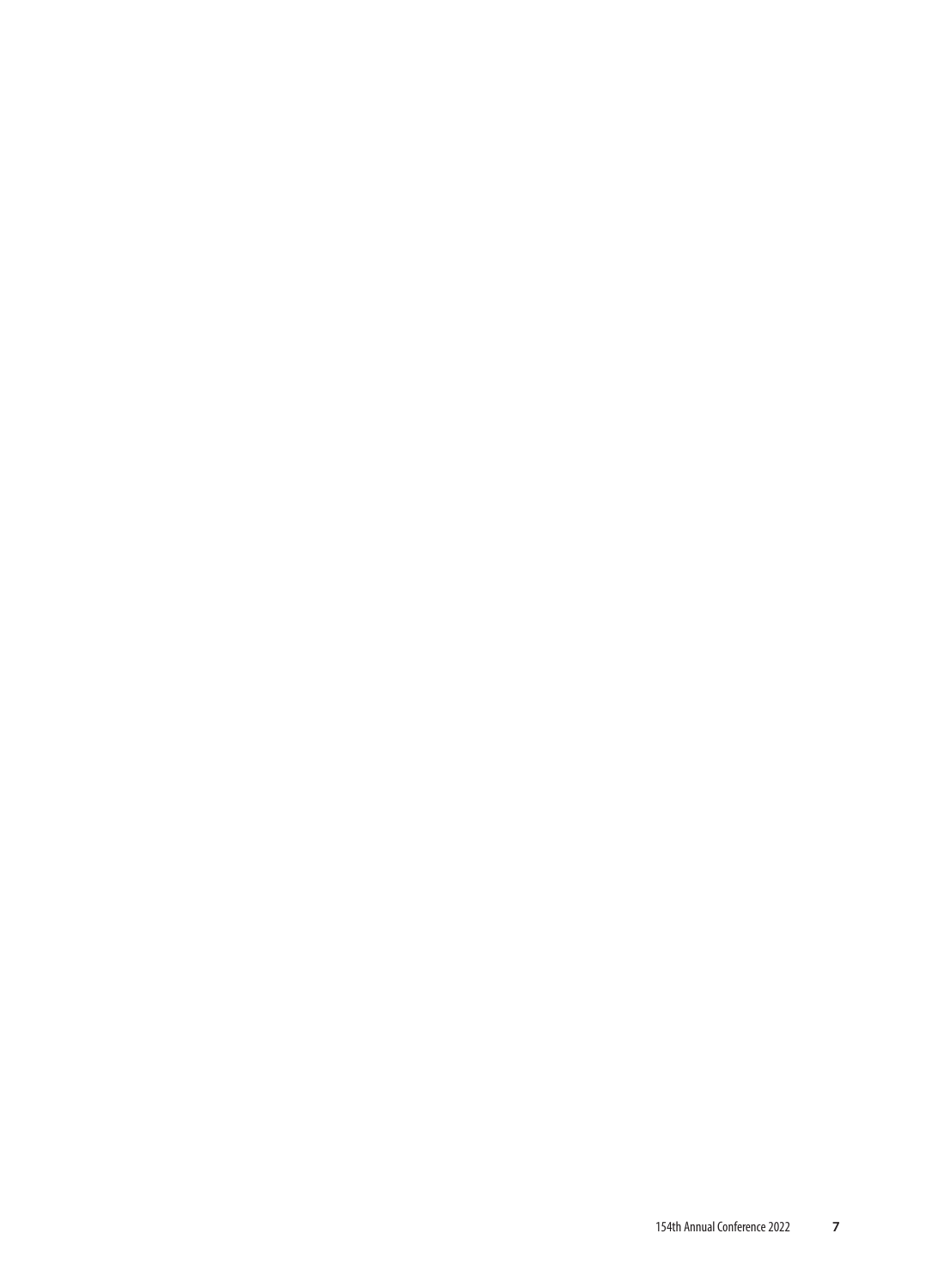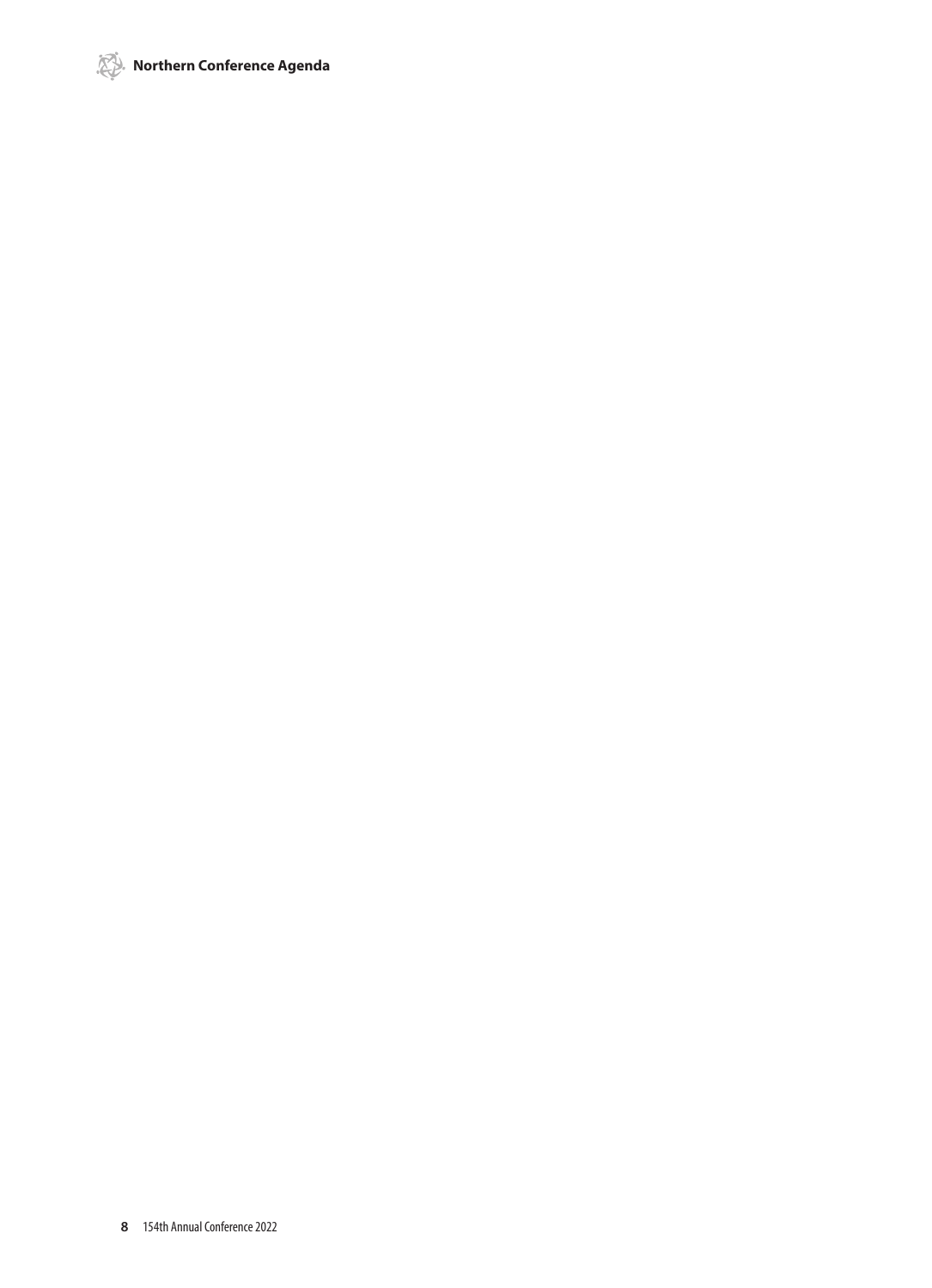## Public Session Motions

### **Motion 1**

#### Conference:

- i. Notes the difficulties many schools have in securing substitute cover for staff absences.
- ii. Instructs Northern Committee to investigate whether the establishment of paid supply panels would alleviate the issue.
- iii. Calls on Northern Committee to present their findings to Northern Conference 2023.

NORTHERN COMMITTEE

#### **Motion 2**

Conference notes with concern the anticipated workload implications on SENCOs in schools due to proposed changes in the SEN guidelines.

Conference calls on Northern Committee to:

- i. Research the workload implications of these changes, and to develop an agreed resource allocation, both physical and personnel, for each school to protect teachers in this role.
- ii. Work through NITC to campaign for additional funding to enable schools to continue the preparatory work for the implementation of SEND processes and practices.
- iii. Work, through NITC, to ensure that the menu of resources identified, communicated to EA and funded to allow SENCOs to effectively carry out their role following the outworking of the SEN review. NORTHERN COMMITTEE, NEWRY BRANCH

#### **Motion 3**

#### Conference:

- i. Notes with concern the lack of investment in education.
- ii. Further notes the difficult decisions school leaders have had to make due to being allocated an

inadequate budget.

iii. Calls on Northern Committee to work through NITC to campaign for further investment in education.

SOUTH DERRY BRANCH 

#### **Motion 4**

Conference notes the decision taken by many post-primary schools to cancel entrance exams for the last two academic years.

Conference calls on Northern Committee to:

- i. Work through the NITC in an effort to bring about an end to the use of unregulated testing that some selective post-primary schools use to admit pupils through academic selection.
- ii. Continue to lead the campaign to end academic selection in all schools.
- iii. Initiate a policy document and strategy to end the unregulated tests once and for all.

NORTHERN COMMITTEE, BELFAST BRANCH 

#### **Motion 5**

Conference notes with concern the draft Planning for Sustainable Provision: *A Strategic Area Plan 2022-2027* and draft *Planning for Special Education Provision: Special Education Strategic Area Plan 2022-27*, that include the potential closure of 284 schools.

Conference calls upon Northern Committee to work through NITC to seek to ensure that representation takes place at a strategic level with EA and partners to seek viable alternatives to school closures.

NORTHERN COMMITTEE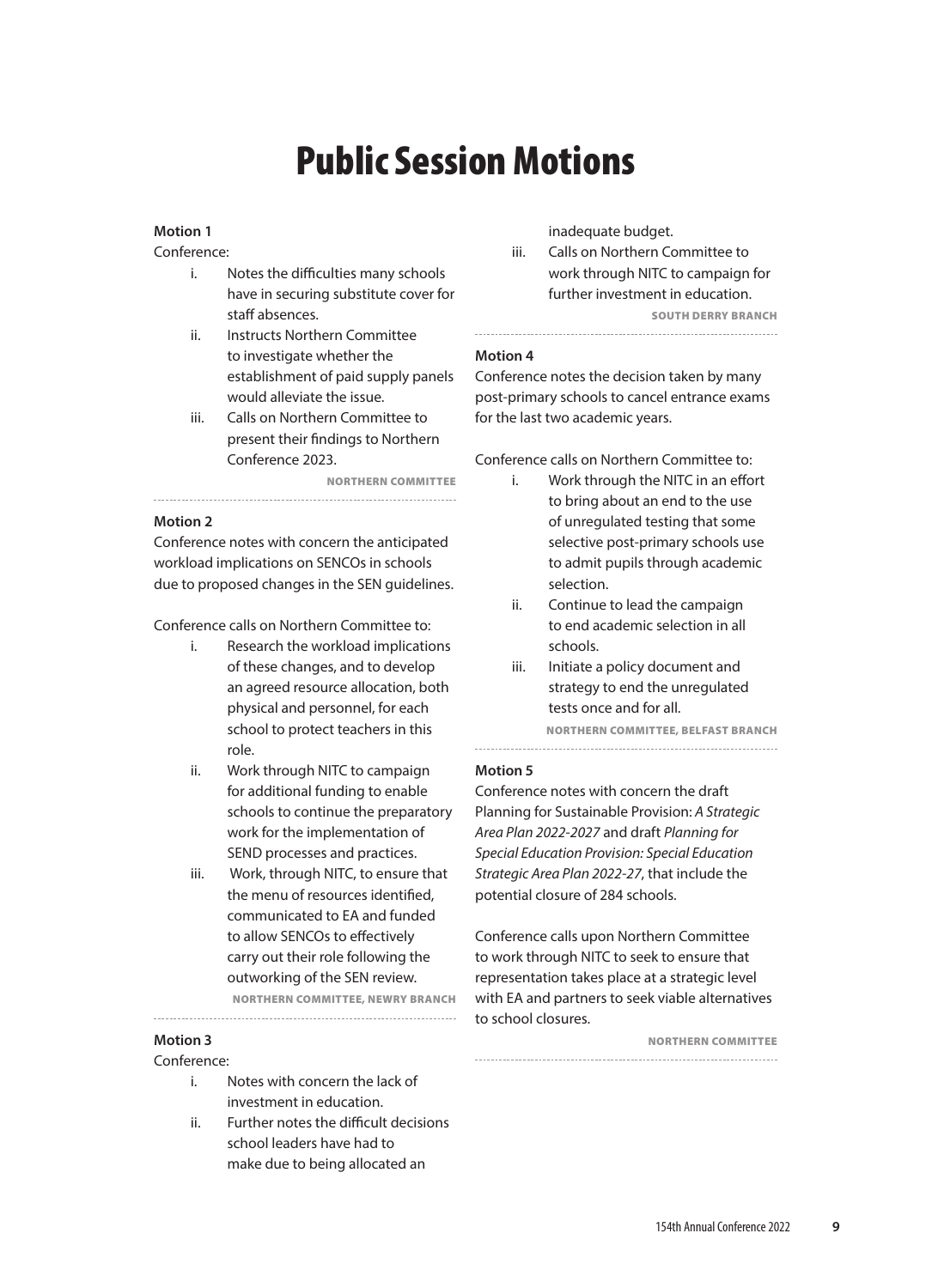#### **Motion 6**

Conference notes the work being carried out in schools through the engage programme to help aid educational recovery post-Covid.

Conference calls on Northern Committee to work through NITC within TNC to secure funding to extend the engage programme until at least June 2026.

DOWN BRANCH

#### **Motion 7**

Conference calls on Northern Committee to work through NITC to initiate a review of the processes and procedures for the teacher career break scheme so that:

- i. A more consistent approach across all schools can be agreed and applied.
- ii. Members are provided with the most up to date information on circumstances in which a career break can be sought.

NEWRY BRANCH

#### **Motion 8**

Conference notes that in many schools teaching costs account for over 90% of the allocated LMS school budget.

Conference further notes that teaching levels are often negatively impacted by the current school funding formulae as schools attempt to live within budget.

Conference calls on Northern Committee, through NITC, to lobby DE with a view to removing teaching costs from schools LMS budgets.

DOWN BRANCH

#### **Motion 9**

Conference:

i. Notes with grave concern the Education Authority's lack of urgency to address the continued high levels of inequality to access support services across the region.

- ii. Acknowledges the additional workload which this places within the system.
- iii. Calls on Northern Committee to work, through NITC, with EA, towards homogenisation of support services in a timely manner.

NORTHERN COMMITTEE

#### **Motion 10**

#### Conference:

i. Commends the efforts of INTO to help members achieve a better work-life balance.

- ii. Calls on Northern Committee working through NITC to continue the campaign to highlight the legal entitlement of all members to have an agreed Directed Time Budget in place.
- iii. Further calls on Northern Committee working through NITC to campaign for this necessary entitlement to be extended to include principal and vice-principal colleagues.

NEWRY BRANCH

### **Motion 11**

#### Conference:

i. Notes with concern the excessive working hours that are carried out by many school leaders.

- ii. Further notes the ongoing issues in recruiting staff to leadership positions in schools.
- iii. Calls on Northern Committee to carry out a survey of actual working hours to identify workload drivers; and
- iv. Further calls on Northern Committee to work through NITC to develop a proposal for a maximum working hours policy for principals and vice-principals.

DISTRICT COMMITTEE 1, DISTRICT COMMITTEE 2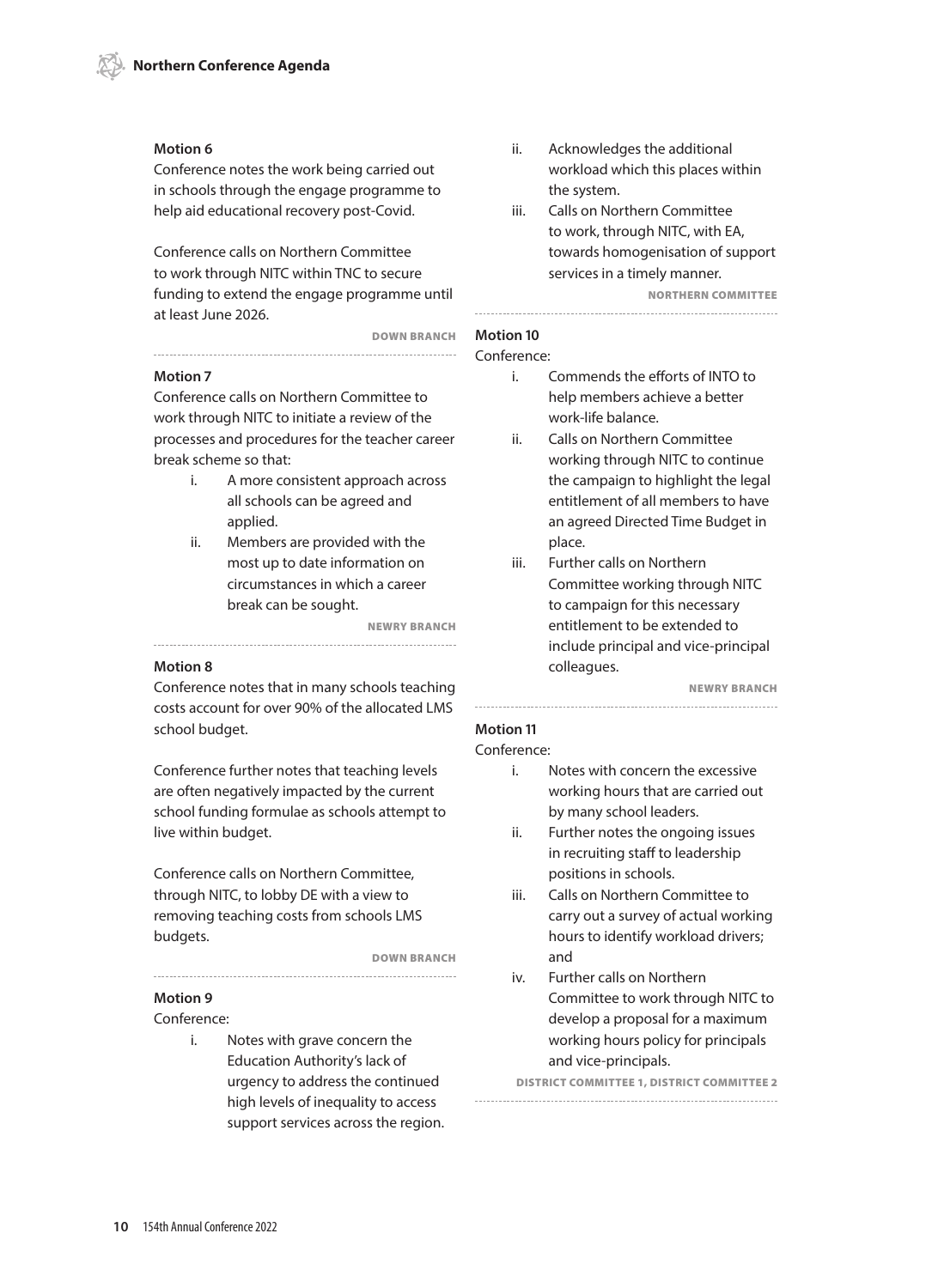#### **Motion 12**

### Conference

- a. Notes:
	- i. The INTO's success in achieving a pilot Assault Leave Scheme for teachers in the Republic of Ireland in 2017.
	- ii. The unanimous vote in favour of a 'No Fault Occupational Injury Leave Scheme' for teachers at Annual Congress 2021.
	- iii. The 'Burgundy Book Scheme', currently in place in England and Wales.
- b. Condemns the fact that teachers' ordinary sick leave entitlement can be diminished as a result of a work-related injury.
- c. Calls on Northern Committee to engage with NITC to negotiate a similar 'Assault or Occupational Injury Leave Scheme' for teachers here, who have incurred a physical injury in the course of their approved duties.

BELFAST WEST BRANCH

### **Motion 13**

Conference:

- i. Notes with concern the need for a root and branch review of the current post-primary curriculum and assessment model.
- ii. Calls on Northern Committee to work with INTO colleagues on the Northern Education Committee to assess the nature of existing qualifications; and
- iii. Further calls on Northern Committee to explore the purpose, nature and design of appropriate successful existing international models with a view to developing a system that improves educational standards and pupil outcomes and to report back at Northern Conference 2023.

NORTHERN COMMITTEE

### **Motion 14**

#### Conference:

- i. Notes with concern the considerable inadequacies in the provision of frontline services to address the detrimental impact of the Covid-19 pandemic on our school communities.
- ii. Calls on Northern Committee to lobby the Education Minister, EA and all relevant bodies for significant, multi-year, direct investment in a fully resourced educational Covid recovery plan which is effective and equitable.

NORTH ANTRIM BRANCH

### **Motion 15**

Conference:

- i. Notes that teachers have no facility within the defined 195 directed working days to take any leave other than those covered in *DE Circular 2014/18*.
- ii. Calls upon Northern Committee to work through the NITC with the aim to negotiate through the TNC to have *DE Circular 2014/18* revised to include a facility to allow teachers a facility to request up to 3 exceptional Health and Well-being days with pay that can be taken throughout each academic year. DOWN BRANCH, NORTH ARMAGH BRANCH

#### **Motion 16**

Conference notes with concern recent communications by DE to school leaders outside of working hours.

Conference calls on Northern Committee to work through the NITC to:

> i. Communicate with DE and reaffirm with them, the need to ensure that all electronic communications occur within appropriate working hours to ensure a sustainable work/life balance for school leaders; and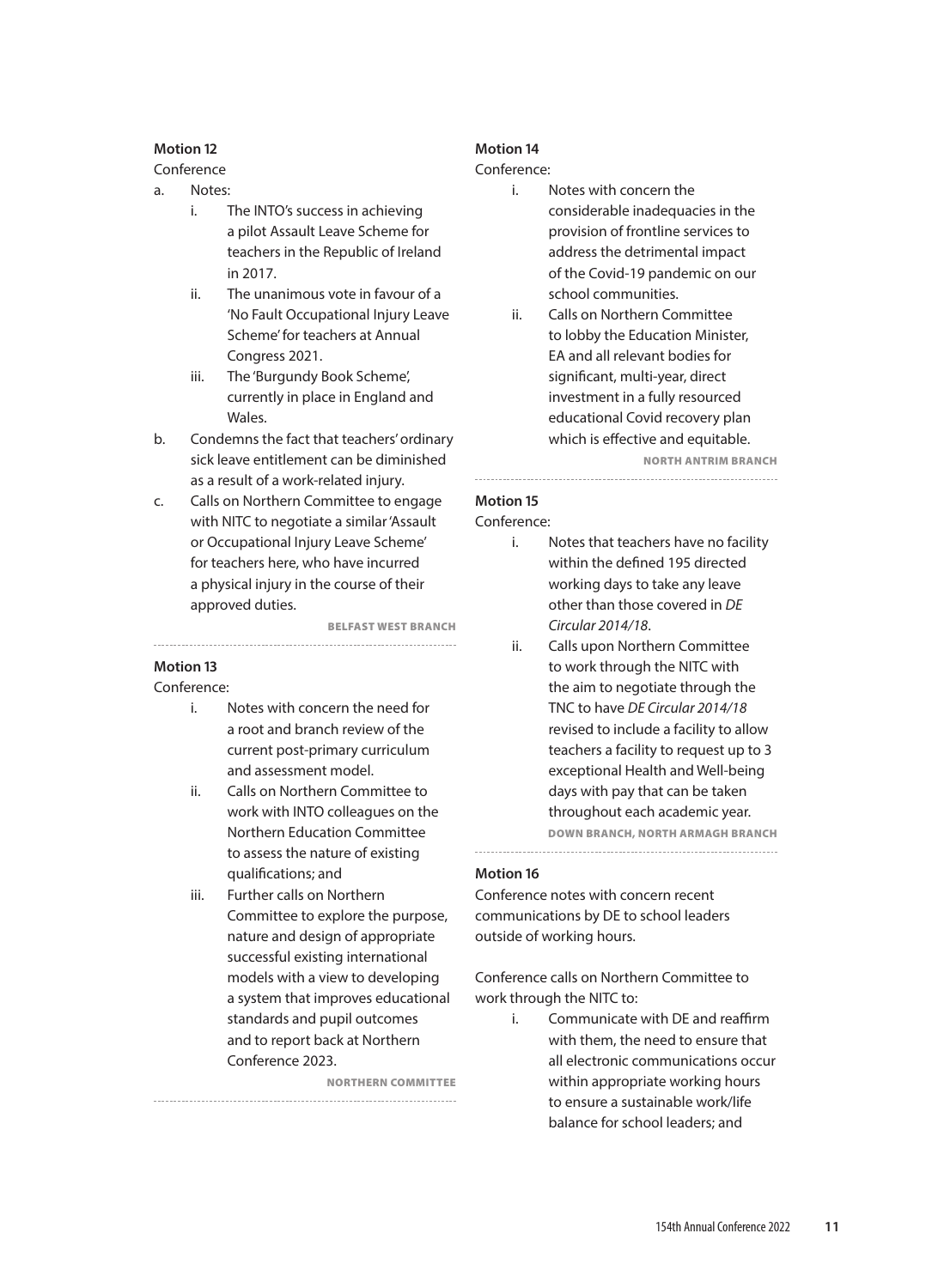ii. Remind DE that such inappropriately timed communications impact negatively upon the health and well-being of leaders in school.

NEWRY BRANCH

#### **Motion 17**

Conference calls on Northern Committee to work, through the NITC, to review with a view to reducing, the expectations of DE relating to schools' strategic development work over the next full cycle of school development planning.

NORTHERN COMMITTEE, DISTRICT COMMITTEE 1

## **Motion 18**

Conference:

- i. Notes with concern that for some teachers returning to work from outside this jurisdiction, find that their placement on the salary scale is not reflective of their years of experience.
- ii. Instructs Northern Committee to work through the NITC to develop agreed criteria for progression on the salary scale to reflect the relevant years of experience abroad.

NORTHERN COMMITTEE

#### **Motion 19**

Conference calls on the Northern Committee to lobby the CCEA and/or qualification providers for the restoration of BTEC qualifications through the medium of Irish.

BELFAST WEST BRANCH

#### **Motion 20**

Conference calls on Northern Committee to:

- i. Condemn all hatred that is directed towards our members when identified in school settings.
- ii. Engage with the Education Minister with a view to encouraging the Department of Education to develop an anti-extremist strategy/ programme for young people in our schools.

BELFAST WEST BRANCH

### **Motion 21**

#### Conference:

- i. Notes with concern the lack of forward planning by the Department of Education in relation to staffing in schools.
- ii. Instructs Northern Committee to engage with DE and HEIs in an effort to work to future-proof that teacher supply meets demand within the education sector.

NORTHERN COMMITTEE

#### **Motion 22**

#### Conference:

i. Notes with concern the lack of recognition for teachers' professional development.

- ii. Recognises that in other careers, and in teaching in other jurisdictions, this expense is rewarded in financial remuneration.
- iii. Calls for Northern Committee to enter negotiations with DE to develop a financial remuneration system based on an agreed list of additional post-graduate qualifications for teachers.

NORTHERN COMMITTEE

#### **Motion 23**

Conference:

- i. Acknowledges the work of SEN staff in all schools in supporting the implementation of SEND.
- ii. Notes with concern the lack of training to meet the needs of the diverse classroom, particularly in the area of Sensory Integration and anxiety.
- iii. Calls on Northern Committee to work through NITC to call on the EA to devise appropriate training opportunities for all staff in supporting the needs of all learners.

SOUTH DERRY BRANCH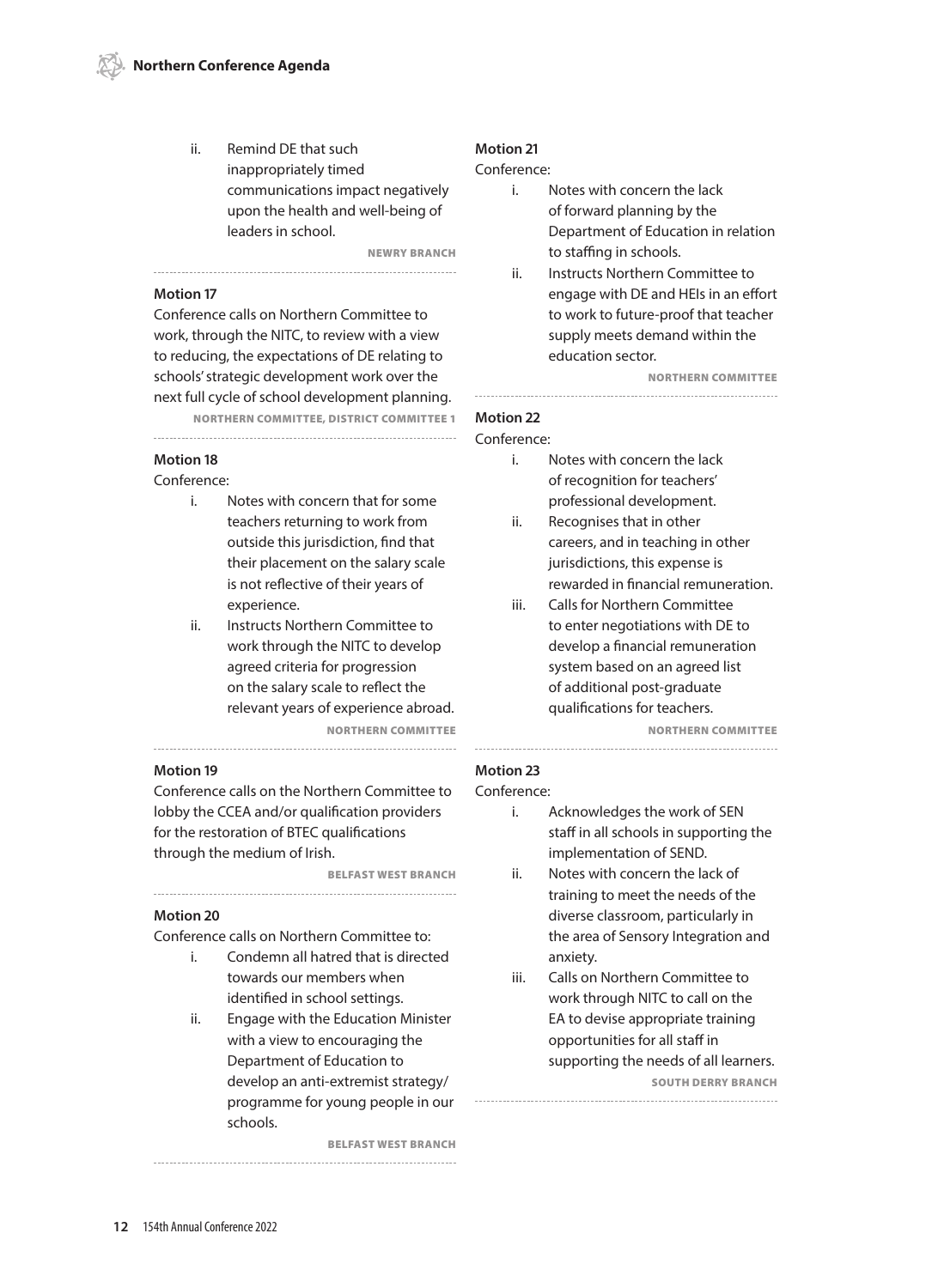#### **Motion 24**

Conference:

- i. Notes with concern the increasing number of verbal and physical assaults on teachers in the classroom.
- ii. Calls on Northern Committee to campaign for school classrooms to be a safe place for all.

SOUTH DERRY BRANCH

## **Motion 25**

## Conference

- a. Notes with concern:
	- i. The current status of GTCNI, following the Education Minister's announcement of the decision to stand down the Board (the Council) with immediate effect on 13 December 2022.
	- ii. That the form of future governance arrangements are to be considered, but in the interim, governance of GTCNI will be undertaken by the Department of Education.
- b. Condemns the fact that the day-to-day operation of GTCNI continues and the organisation itself remains open (with no input from teachers, educational stakeholders or teaching trade unions).
- c. Calls on Northern Committee to engage with the other teaching unions and Department of Education to ensure that INTO are involved 'front and centre' with any future GTCNI governance arrangements affecting the interests of the teaching profession.
- d. Demands that Northern Committee stress the importance that teachers are consulted on the future governance arrangements, safeguarding and promoting the interests of education.

BELFAST WEST BRANCH

#### **Amendment to Motion 25**

- Part (b) replace 'Condemns' with 'Notes' and remove everything after 'open' to read:
- (b) Notes the fact that the day-to-day operation of GTCNI continues and the organisation itself remains open.

NEWRY BRANCH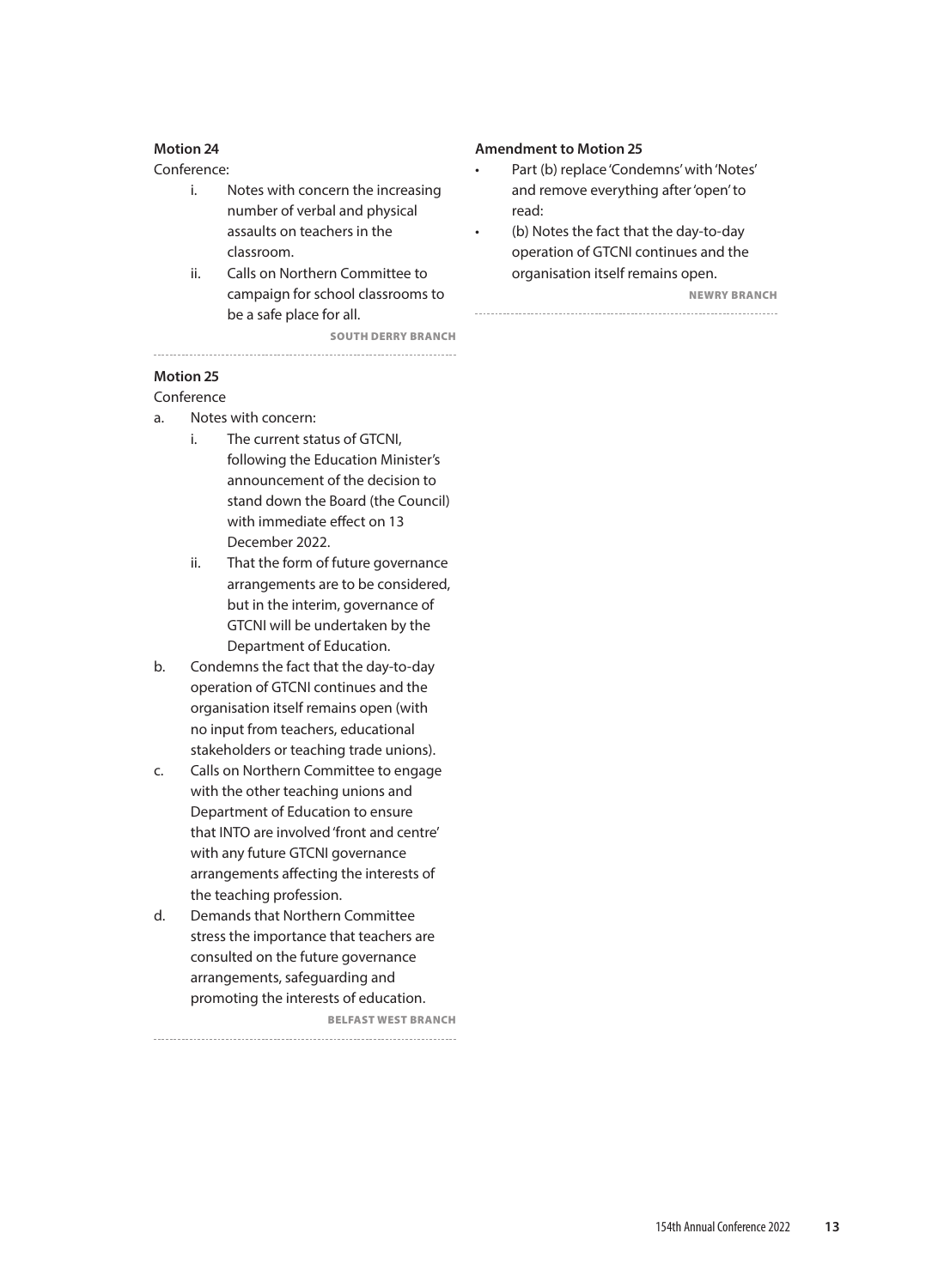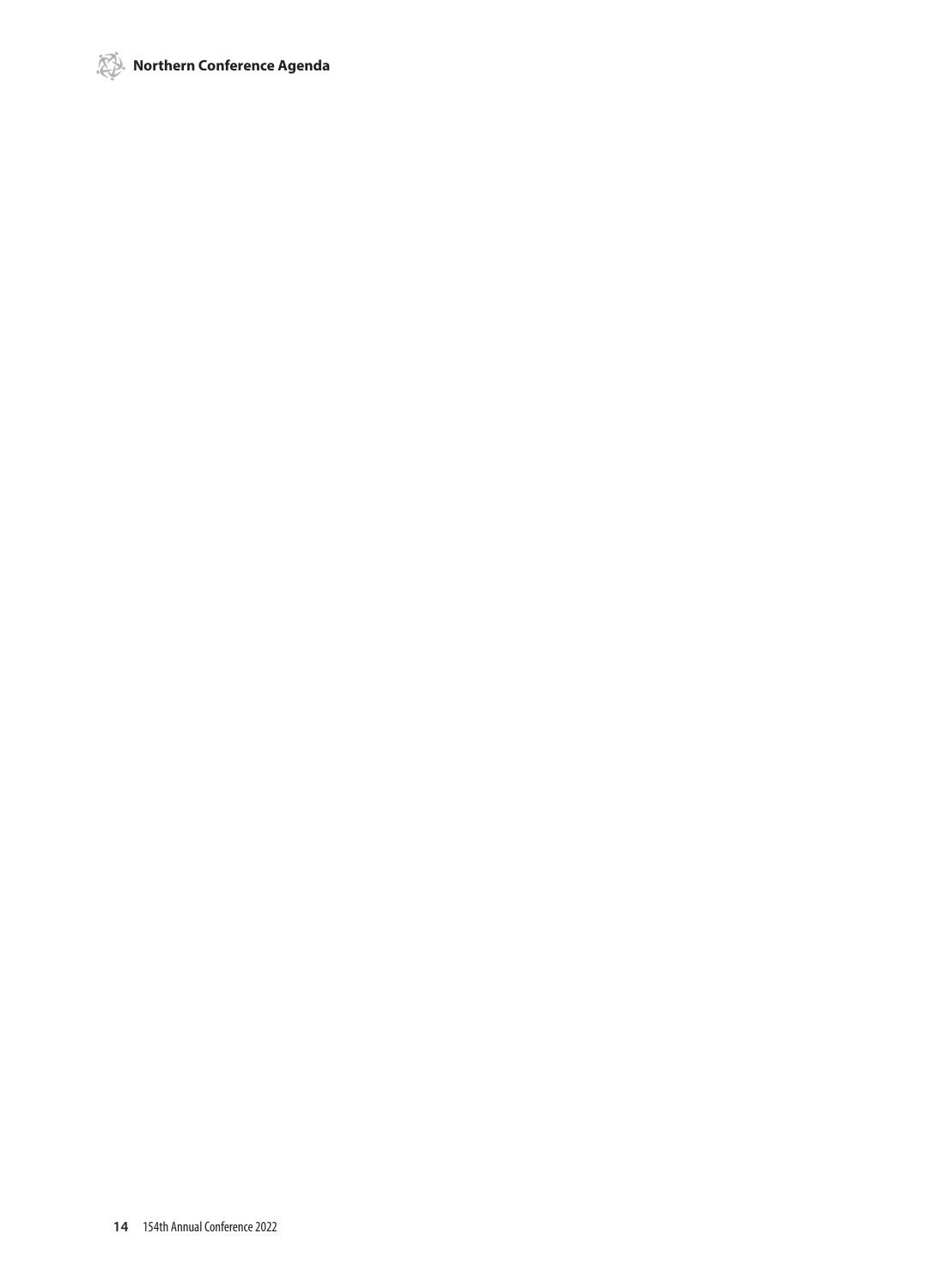## Private Session Motions

#### **Motion 26**

Conference notes the increased demands made on our school reps during the Covid pandemic, commends their hard work in difficult

circumstances and calls on Northern Committee to raise awareness of the importance of the role of school rep and launch a recruitment drive to encourage members to fill that position within their school.

Conference calls on Northern Committee to, when appropriate, celebrate the positive aspects of teaching and learning and emphasise the complexity of a teacher's role and promote our responsibilities as dedicated Educators through our social media and media opportunities.

BELFAST WEST BRANCH

#### **Motion 29**

BELFAST BRANCH

**Motion 27**

Conference notes and condemns the ongoing practice of apartheid, as recognised by Israeli NGO B'Tselem and the international organization Human Rights Watch by the State of Israel in Gaza, the Occupied Palestinian Territories (OPT) and within the State of Israel.

Conference notes INTO policy to support the Boycott, Divestment and Sanctions (BDS) movement in support of the rights of the Palestinian people.

Conference further notes the current Ireland Palestine Solidarity Campaign (IPSC) led call for Irish organisations, including trade unions to declare themselves 'Apartheid Free Zones' (AFZs) in support of the BDS movement.

Conference calls on Northern committee to work with CEC to:

- a. a) Have Northern Office declared an AFZ and register this action with the IPSC campaign.
- b. b) Encourage INTO branches in District 1 and 2 to become AFZs.

BELFAST WEST BRANCH, NEWRY BRANCH

#### **Motion 28**

Conference notes with concern the negative and damaging reports and commentary on teaching in the media and on social media which frequently distorts public opinion of the teaching profession.

Conference notes that an annual School Leaders Conference is held within District 1 and 2 that focuses on leadership issues.

Conference calls on Northern Committee to investigate the possibility of holding a biennial conference to focus on post-primary issues.

DOWN BRANCH 

#### **Motion 30**

Conference notes the increase in online teaching in the past two years and the subsequent increase in screen time required for teachers.

Conference calls on Northern Committee to survey members in relation to any negative health impacts suffered by teachers as a result of the added time on screen and to report the result of this survey to Northern Conference 2023.

DOWN BRANCH

#### **Motion 31**

Conference notes with concern the continued lack of CPD available to teachers.

Conference calls on Northern Committee to investigate the possibility of INTO sourcing and providing CPD for members in a range of areas. DOWN BRANCH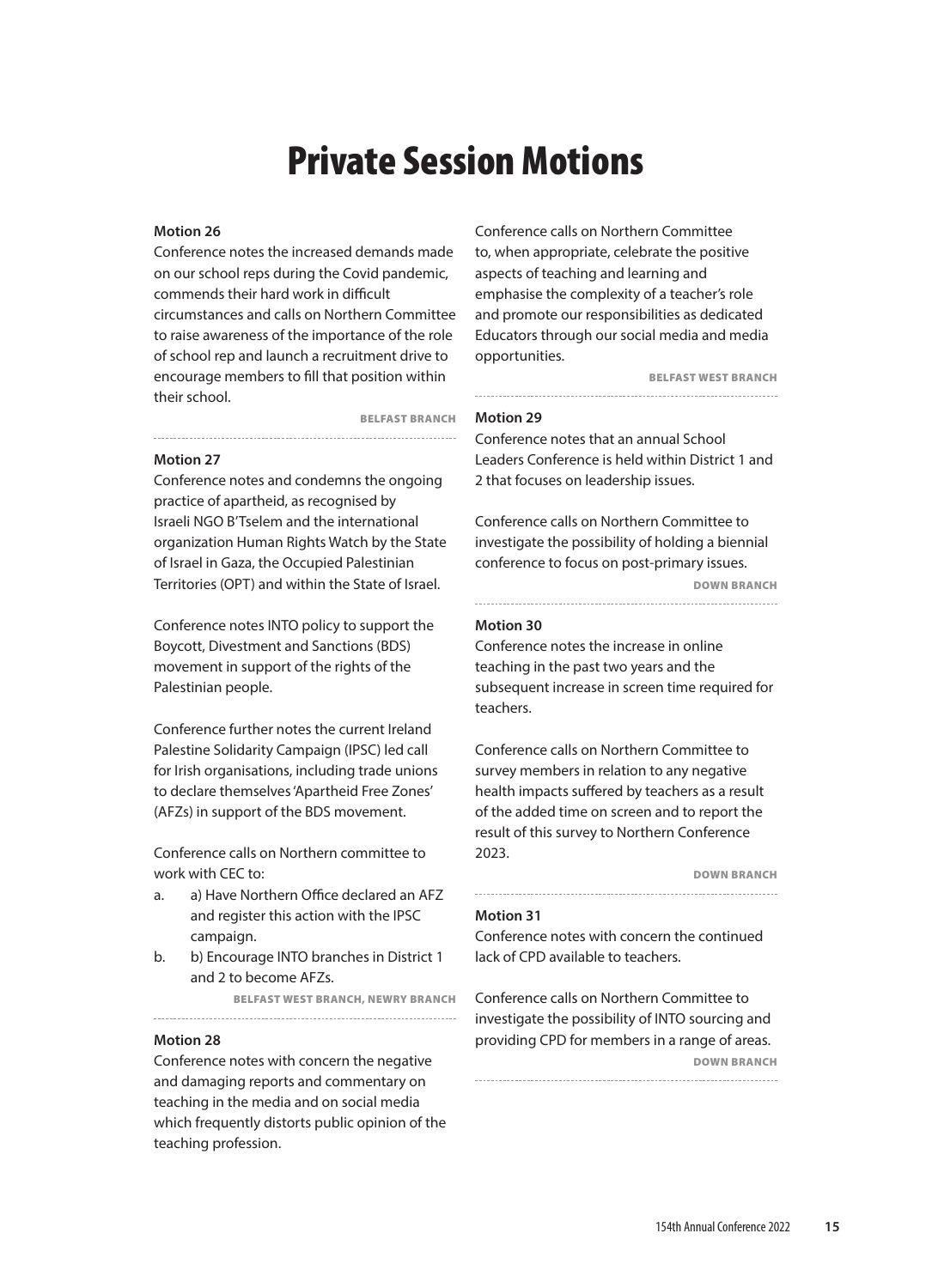## Conference Delegates

## Standing Orders Committee

*District 1* Stephen Dowds Seán Kelly Susan McMullan

*District 2* Brian McGrath Gráinne McAleer Peter Torney

## District Delegates

*District 1* Shaunene Hart Karen O'Neill

*District 2* Nuala Groogan Paul Kealey Ita McMenamin

## National Committee Delegates

*Principals' and Deputy Principals' Committee* Henry Duffin (D1) Brian McGrath (SOC)

*Education Committee* Lisa Magennis Dermot Gallagher

*Equality Committee* Seán Kelly (SOC) Gráinne McAleer (SOC)

## Branch Delegates

*North Antrim Branch* Brian Adams

Patricia Conly Peter Marrs Mona McMenamin Siobhán McMullan

### *Belfast Branch*

Stephen Jenkins Paul Kerr Ruairí Mac Leanacháin Siobhán McTaggart Gerard Wallace

*Belfast West Branch* Julie Connolly Martin Connolly Bronagh Mallon Caroline McAfee Dara McCaughey Alastair McGilligan Patric McGreevy Sarah McKee Peter McKeever Mairead McLaughlin

Paul Woods *Carrickfergus-Newtownabbey-Larne Branch*

Carla McGrady

### *South Derry Branch*

Julian Morgan

Michael Boyle Paschal Diamond Neil McCloy Anne Marie McKeever Pauline McNamee Marie Molloy Dympna Shields

*Down Branch* Nicola Bell Alexa Grudgings James Hunt